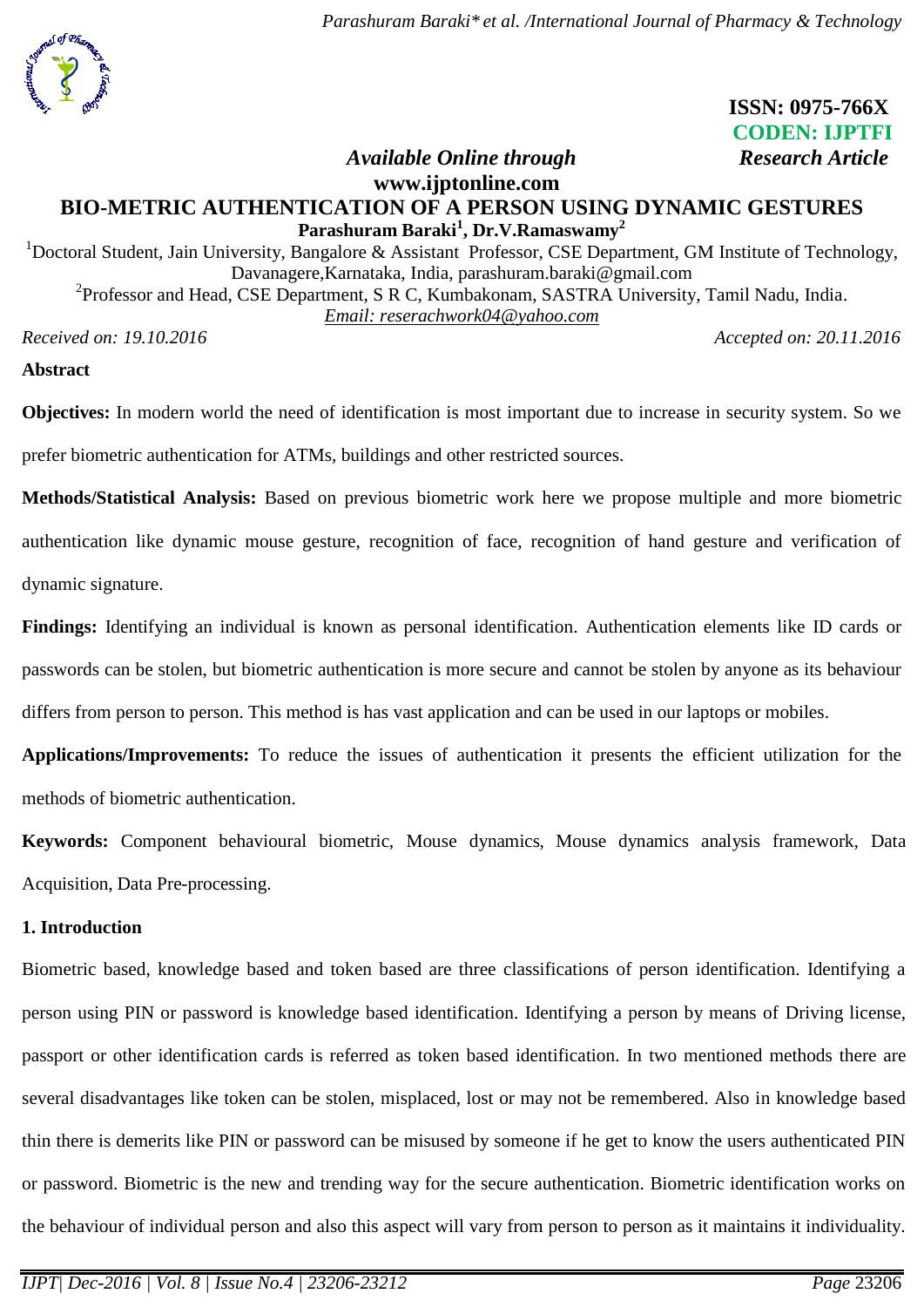*Parashuram Baraki\* et al. /International Journal of Pharmacy & Technology* So it is the more secure way to use biometric authentication method instead of using traditional methods like knowledge or token based authentication. An the other aspects we can mention is the misuse of the token like any one can login by using stolen password or PIN, also a person may login using others ID card. But biometric authentication needs the physical presence of the person i.e. for finger print recognition, face recognition, palm print recognition etc. So biometric authentication system.

Can establish more secure way that too combining the multiple biometric authentications will lead to more secure than single authentication system. Also biometric system cannot be handover to someone and also cannot be stolen or misused. Meant for the various application areas, authentication of the consumer along the biometric will be secured very highly.

In<sup>1</sup> proposed a structure for meeting requirements for private sector in retail. More and tests are repeatedly perform on the basis of forgeries  $\&$  signatures that are authenticated that produce some inaccurate output from 1.5% - 4%. It is important to note the verification of the biometric detection and its error rate as authentication must be done accurately.

In<sup>2</sup> proposed in his work that CPN (Counter propagation neural network) which has high efficiency in recognizing handwriting recognition. This work proposes more accuracy than other neural network methods. This wok motivates in developing more accurate hand recognition system.

In <sup>3</sup>used SVM classifier for more accurate recognition of signature verification using offline method. Training of number of signatures was done to detect the accuracy of the system and tests were conducted to detect the system. It uses artificial neural network for the training and support vector machine for classifying the signature offline. Database of the registered user is stored and will be compared with the user using SVM classifier and detects the authentication of person.

In<sup>4</sup> proposed new technique for hand recognition system in real time constraint. In low dimensional and noise free space signature space of data glove is linearly projected in this system using PCA for the handwritten recognition.

In<sup>5</sup> proposed a system for the off line and static signature verification of the system. This is done in manual method that is signature is made on paper and it will be verified manually using some segmentation methods. Static signature method can be easily identified.

In<sup>6</sup> proposed in this system that dynamic signature recognition has more advantageous over static signature recognition and the research work can be done both on line and off line recognition can be done. This shows that the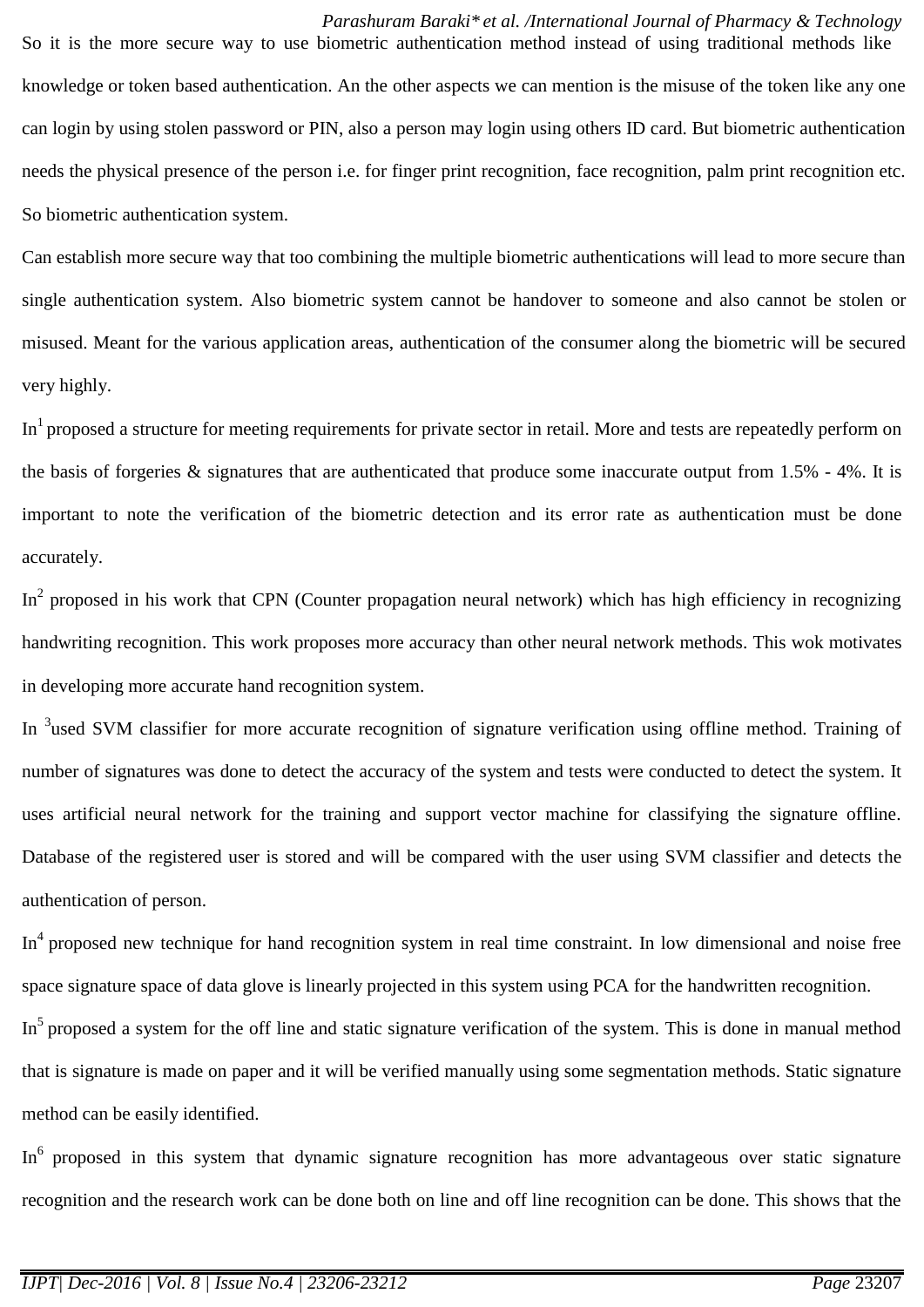*Parashuram Baraki\* et al. /International Journal of Pharmacy & Technology* real-time recognition can be done and it gains some importance as face, iris and fingerprint authentication can be carried out.

In<sup>7</sup> submitted some survey work on different types of authentication and identification. He referred the use of biometric method identification over some traditional method identification like token based and knowledge based. Also described that biometric is secure way for identification as it uses physical presence of person and individual behaviour of person. He proposed a system called Gait which has some advantages that is it can provide good result and also can be efficiently utilizes for far distance recognition.

In<sup>8</sup> represent recognition of 3D face with usage of occlusion. This helps in efficient face recognition as better segmentation will be done in 3D face recognizer.

In<sup>9</sup> states some of the problems in hand gesture recognition and states that hidden markov model can be considered for the posture or hand gesture for efficient authentication in real time.

 $In<sup>10</sup>$  combine features of MLP and some combinational feature for real time hand gesture recognition.

#### **1. Proposed Method**

Security is the main aspect and is used in universities, industries and other places where more confidential thing is maintained and current existing system exhibits some of the disadvantages like cost, performance, maintenance, solution, accuracy etc. in existing system chance of breaking security is high even though it may be biometric. To overcome this here we propose some new authentication and combination of multiple authentications are used. Hand gesture recognition, face segmentation, mouse gesture recognition and signature verifications are some of the recognition methods that we propose in our system. Single biometric authentication can be broke using some modern ideas, so here we propose the combination of multiple gestures like hand gesture, face recognition, online signature and dynamic mouse gesture for doubling the authentication. 3D three dimensional domains have advantages over 2D recognition to avoid variation in expressions, illuminations caused in the system. 3D face recognition works in real time and robustness is high. As we are intending to do some economic operation, the technique is simple and in expensive. 3D recognition overcomes the disadvantages of 2D face recognition. In 3D recognition of system we do segmentation of face images and different features for face identification is described. Hand gesture recognition follows some simple steps in identifying person and steps followed here are image capturing, pre processing, feature selection and final classification. After the classification is done it will be verified. Here we make use of accelerometer and reliable identification of people can be done. Hand gesture system uses accelerometer to draw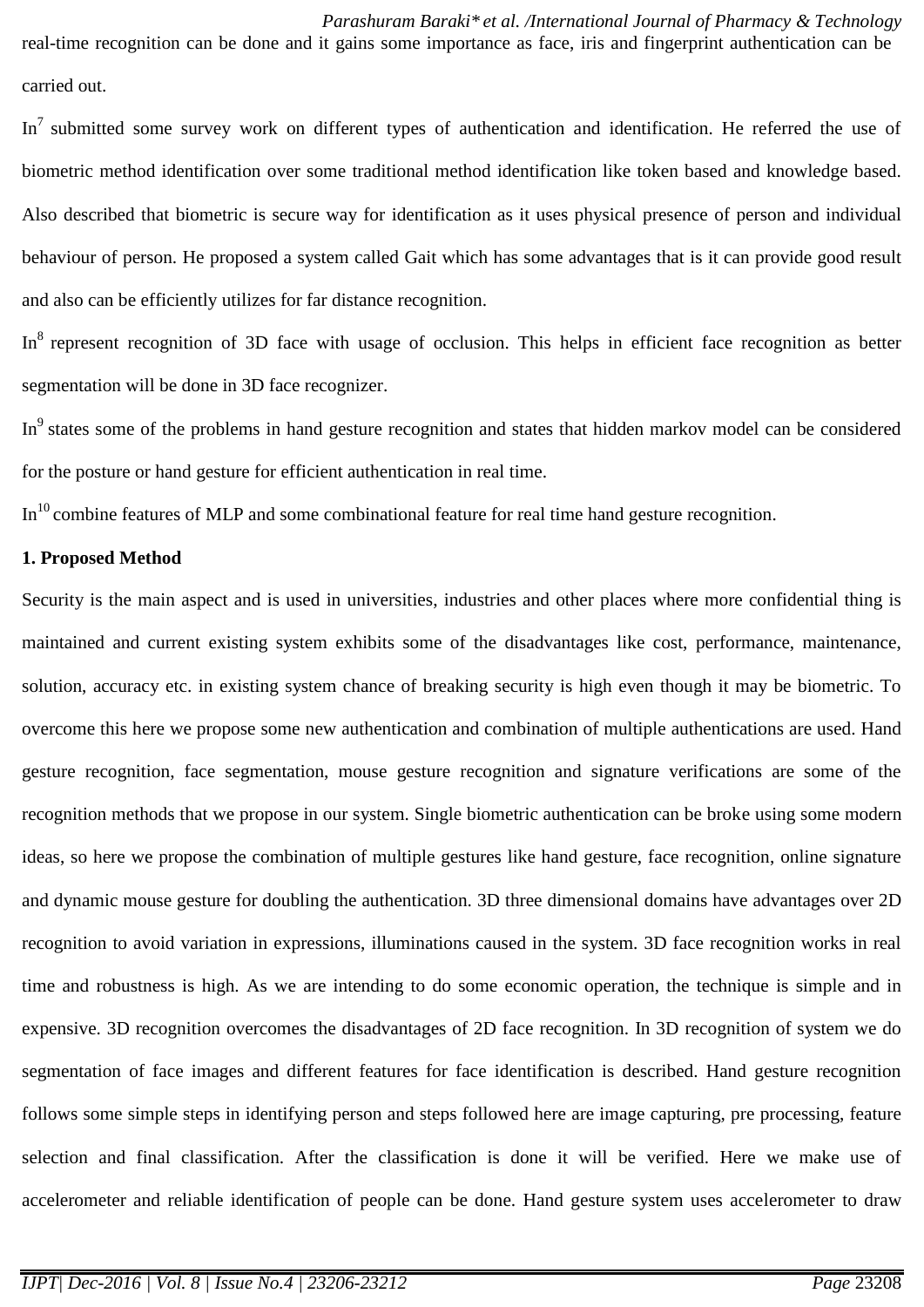*Parashuram Baraki\* et al. /International Journal of Pharmacy & Technology* gesture in air. Signature verification system is important aspect and here we proposed system for online signature verification system and also for verification of the system robustness is required. Tablets that are digitized and even pens which are special which is related for PC using USB is required for this system. Data is been put in storage of database of the signature as signature will be considered as pen strokes which consists of coordinates of x, y, z. The system we utilize mixed network along angle, density of energy as well as features that are directional. High accuracy output can be obtained from this system compared to existing system. Also a system is developed to draw designs on computer using mouse for dynamic recognition and data is extracted from that and used for identification purpose.

#### **1. Result and Discussion**

This section gives detailed information about our experimental work and results

#### **i. Face segmentation method**

User face is captured using camera during registration in this approach. Mouth, eye and nose part is segmented as image is captured and will be stored in database. User will be authenticated if and only if his face matches with original captured image. Figure 1 and Figure 2 shows the user interface for whether the user id authenticated or unauthenticated. Also result images have been displayed.





| EDITOR EL Client             | <b>Face Verification</b>           |                                           | Close all              |
|------------------------------|------------------------------------|-------------------------------------------|------------------------|
| Oper<br>۰                    |                                    | Recognized Person                         |                        |
| - Testing<br>Flun Client     | Training                           | Parashuram                                | Enhancement Statistics |
| $\sigma$ a                   | FACE<br>Face<br>۰                  |                                           | Face (%)<br>71,0473    |
| $\alpha$<br>$\sigma$ a<br>MA | Nase<br>٠                          | Database Matched Image                    | None (%)<br>65.5423    |
| $^{-1}$                      | <b>W</b> Eyes                      |                                           | Eyes (%)<br>\$4,0821   |
|                              | <b>CO.</b> Mouth                   | $-10$<br>٠<br>Correctly Recognized<br>OK. | Mouth (%)              |
| A.A.Jun Campra<br>Close.     | $2.7$ rain<br>2. Out Face from CAM | 4. Test Erhancement                       |                        |
|                              |                                    |                                           |                        |
|                              |                                    |                                           |                        |
|                              |                                    |                                           |                        |

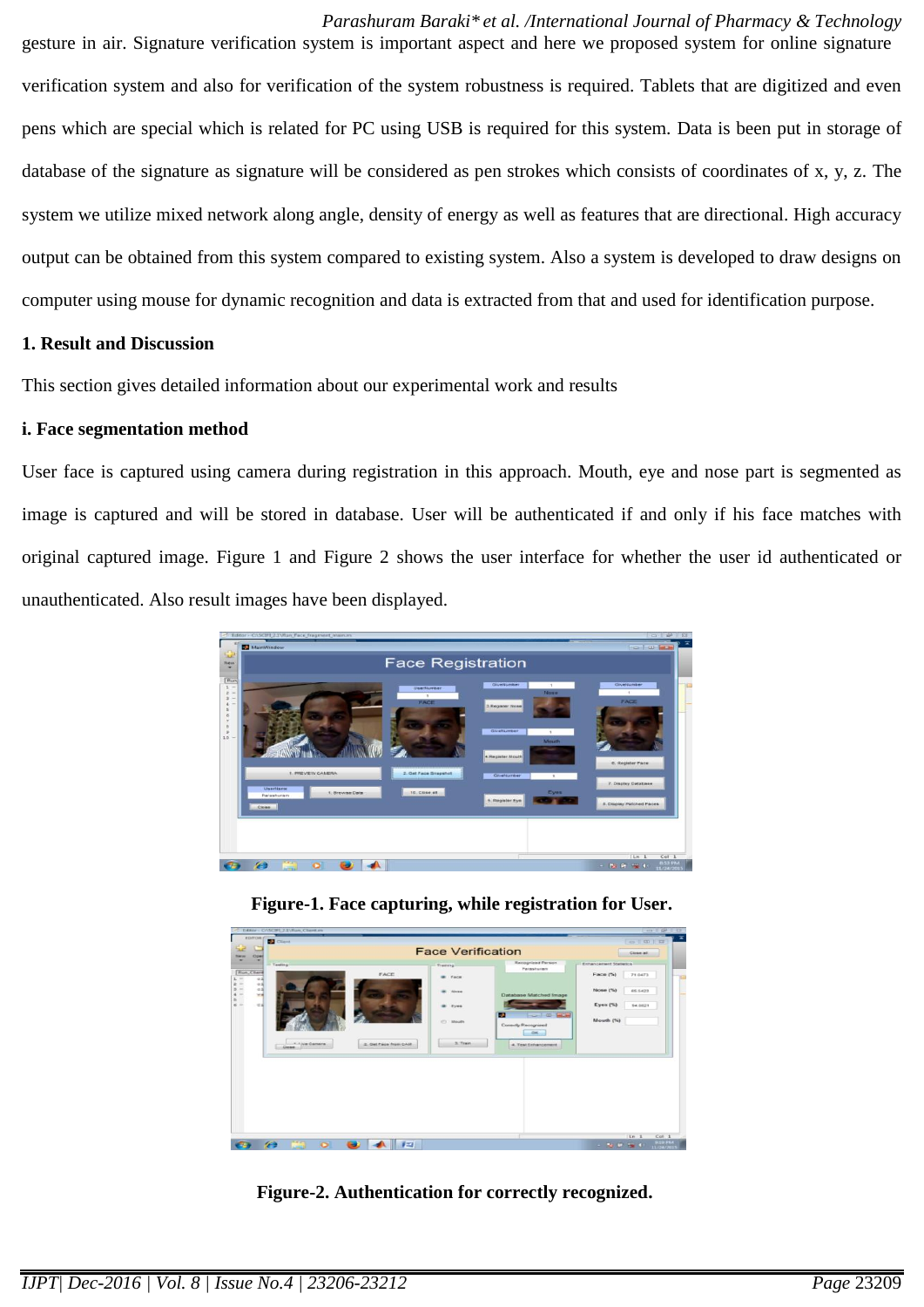#### **ii. Mouse gesture dynamics method**

The user will be allowed for drawing any gesture in this approach and the written gesture will be kept inside the database. While there is requirement of authentication user will be enquired for drawing gesture and if gesture matched then he will be treated as authenticated user or else it will declared as unauthorized person. Result images for registration and verification phase is shown in Figure 3 and Figure 4.



**Figure3. Adding gesture for user name.**



**Figure4. Recognizes authenticated user.**

#### **iii. Hand gesture recognition method**

Here user's gesture will be matched to gesture stored in the database that will be previously drawn by the user during the time of registration. If both the gestures are matched user will be then declared by way of user who is authenticated in case of any mismatch among the gesture then user will be acknowledged as user as an unauthenticated. Figures 5 and Figure 6 shows authentication of person using hand gesture.



**Figure-5. Hand gesture device that comprises the accelerometer for drawing gestures.**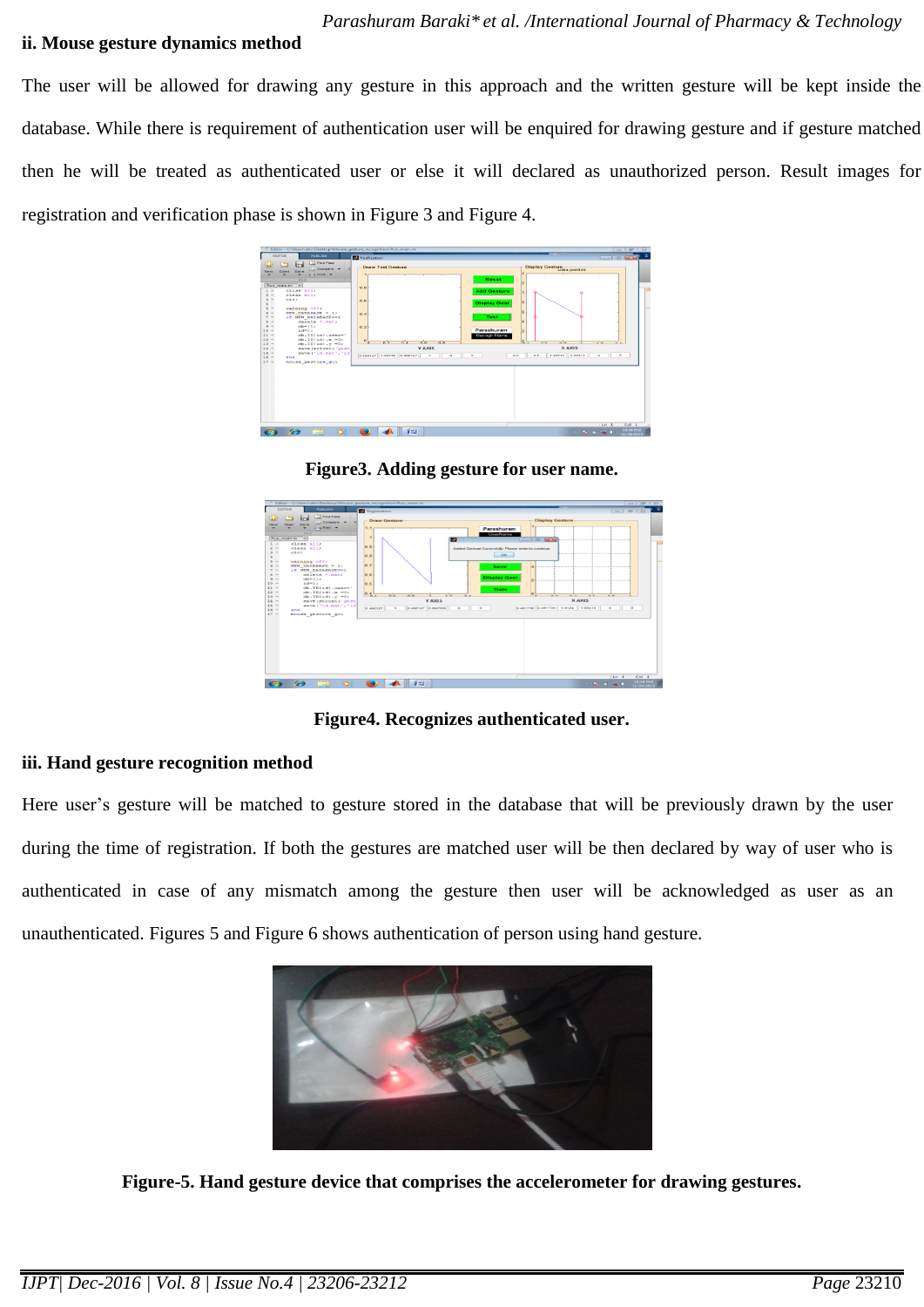| Draph drawing pigcaspberypi: ~/ge. Digitaspberypi: ~/ge. Diraph drawing<br>pi@raspberrypi: ~<br>Menu (3)<br>Graph drawing  | Parashuram Baraki* et al. /International Journal of Pharmacy & Technology<br>■ 9 2132<br>$\boxed{ - \left\vert \alpha \right\vert \left\vert \alpha \right\vert }$ |
|----------------------------------------------------------------------------------------------------------------------------|--------------------------------------------------------------------------------------------------------------------------------------------------------------------|
| Hand Gesture Recognistion Software                                                                                         |                                                                                                                                                                    |
| Current Matching<br>Registered Signature<br><b>Besch</b><br>things<br><b>User Name</b><br>Authentication Success<br>Status |                                                                                                                                                                    |
| <b>horner</b><br>trasaberryai - 6 crest                                                                                    | .                                                                                                                                                                  |

**Figure-6. Authentication will be successful& user will be "John".**

#### **iv. Online signature method**

In this approach user is allowed to draw signature on pad and it will be stores in database during the registration. At the time of verification if user signature matches then he will be declared as authenticated user else it will show him as unauthenticated person. The Figure 7 to Figure 10 shows experimental results.



**Figure7. Device used for capturing online signature.**



**Figure8. Written signature will be displayed on the screen.**







**Figure10. User is considered as unauthorized User.**